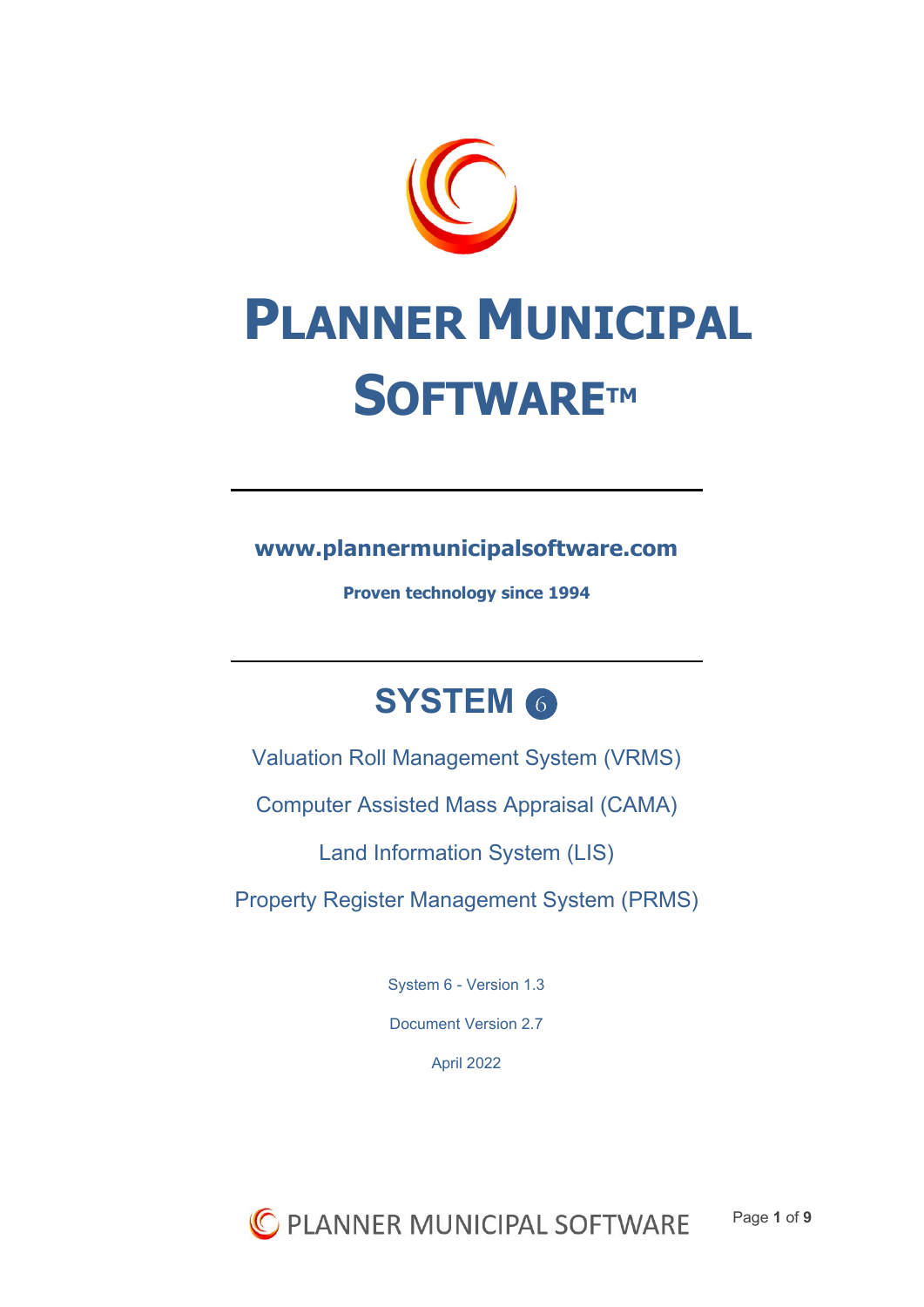# **1. PLANNER MUNICPAL SOFTWARE™ ERP SUITE**

PLANNER MUNICPAL SOFTWARE™ (also known as **Planner**) is a powerful municipal ERP incorporating a:

- 1. Property Register Management System (PRMS)
- 2. Valuation Roll Management System (VRMS)
- 3. Computer Assisted Mass Appraisal System (CAMA); and
- 4. Land Information Management system (LIMS)

specifically designed for municipalities in Southern Africa.

The Planner approach introduces a common, central, shared repository of property information, a single version of truth regarding properties within the municipality's jurisdiction. The various modules are supplied and configured as per each municipality requirement.

Planner is mSCOA, POPIA and MPRA compliant, contains user and data auditing capabilities, and utilises industry standard security protocols. A brief description of the various modules follows.

#### **1.1 PROPERTY REGISTER AND LAND USE MANAGEMENT**

The Central Property Register is a record of every property within the municipality's jurisdiction. Planner addresses this need by making provision for recording all variations or types of properties. These property types include:

- 
- 
- Agricultural Holdings Exclusive Use
- Township Remainders **•** Servitudes
- 
- **Sectional Title Units**
- **Freehold Erven Registered Lease Agreement**
- Farms Public Service Infrastructure
	-
	-
- Sectional Schemes Share Block Properties

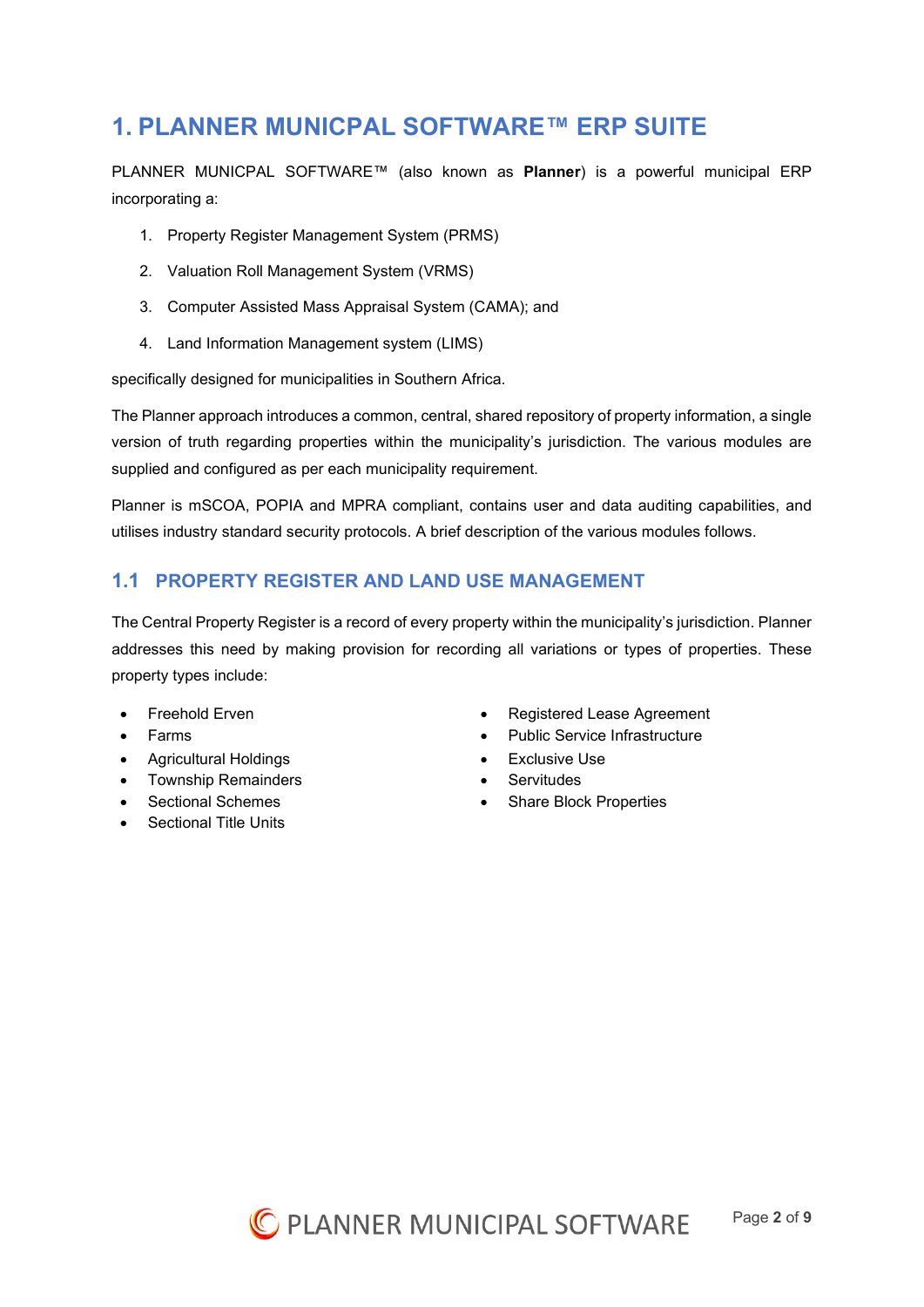| Portion.                                 | \$\$ Name starts with                  | Unit                                                                      |                                | $\omega$ |
|------------------------------------------|----------------------------------------|---------------------------------------------------------------------------|--------------------------------|----------|
|                                          |                                        |                                                                           |                                |          |
|                                          |                                        |                                                                           |                                |          |
|                                          |                                        |                                                                           | <b>Street Address contains</b> |          |
|                                          |                                        |                                                                           |                                |          |
| Registered Owner ID<br>Title Deed Number | Zoning starts with                     | Category starts with                                                      | Land Use starts with           | ×        |
|                                          |                                        |                                                                           |                                |          |
| Billing Identifier starts with           | Billing Account Number starts with CCC |                                                                           | In Jurisdiction                |          |
|                                          |                                        |                                                                           | $\vee$   in                    | v        |
| Property Ref No.                         |                                        |                                                                           |                                |          |
|                                          |                                        |                                                                           |                                | ٠        |
|                                          |                                        | □ ARCHIVED © CURRENT □ DELETED © PROCLAIMED © REGISTERED □ TOWNSHIP TITLE | Results to return              |          |

#### **Property Search Screen**

An effective Land Information System (LIS) will track the life cycle of a property as parent farms are sub-divided and farm portions are proclaimed as townships. It records township remainders, which are surveyed as erven, and these are sub-divided into portions. It traces consolidations, subdivisions, and other changes such as excisions. It defines how they can be used and manages any applications for property changes. Consequently, the system provides for the comprehensive storage and management of the following property attributes:

- Township & Property Creation History Property Status
- 
- 
- 
- **Property Category Split Valuation**
- Rating Tariff Categorization Influential Factors
- 
- 
- Height Zones  **Density**
- 
- 
- 
- Exclusive Use Rights **•** Sectional Schemes
- **Property Ownership History Street Addresses**
- Sale Purchase Price Calculation Deeds Information
- 
- Property/Township Remainders User change auditing
- 
- Type of Property **Figure 1** Property Extents
- Market Values Excluded Extents
- Improvement Details Improvement Values
	-
	-
- Zoning Photo and /or document storage
- Land Use **Figure 2018 Special Zoning** 
	-
- Coverage Floor Area Ratio
- Consent Use Scheme Annexure
	- Notarial Ties Servitudes
		-
		-
		-
	- **Erf Lifecycle History Bonds & Endorsements** 
		-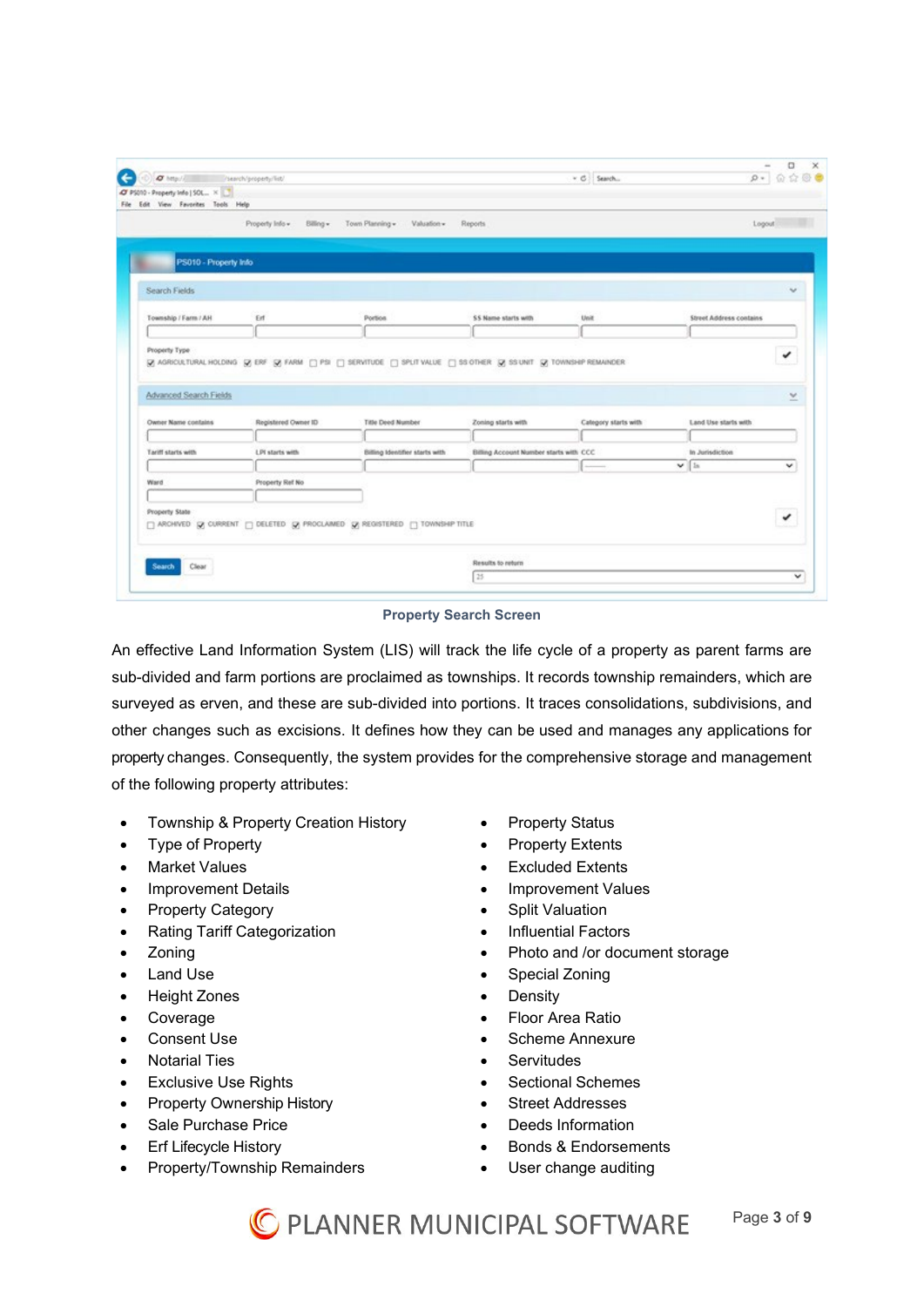- 
- Public Service Infrastructure Suburb
- Estate Ward
- 
- 
- Mass Appraisal Method Consent Use
- 
- Owner Email Address **•** Constraints
- Valuation History
- Surveyor General Code Homogeneous/Uniform Area
	-
	-
- Region **Deeds Office** 
	- Roll Remarks Internal Remarks
		-
	- Comparable Properties Owner Postal Address
		-

Some properties cannot be separated from each other. They are linked and are handled and valued as a unit. The system refers to these as Linked Property Groups. Properties can be added and removed from a group by an authorised user. The system enforces that the parent property must be the one with the lowest property number. Each group has one master or parent property to which the market value for the group of properties is attached. It is enforced that linked or child properties have a market value of 0 assigned to them, and a remark added that these were valued with the parent. System reports indicate where child properties have a different owner or property category from that of the parent. Valuation tasks are always linked to the parent property.

The property register also handles other special property types such as Mining Rights and Long-Term Leases as Servitudes. These are attached to the linked property and the corresponding information is displayed on the relevant Property Information page.



**Map Interface**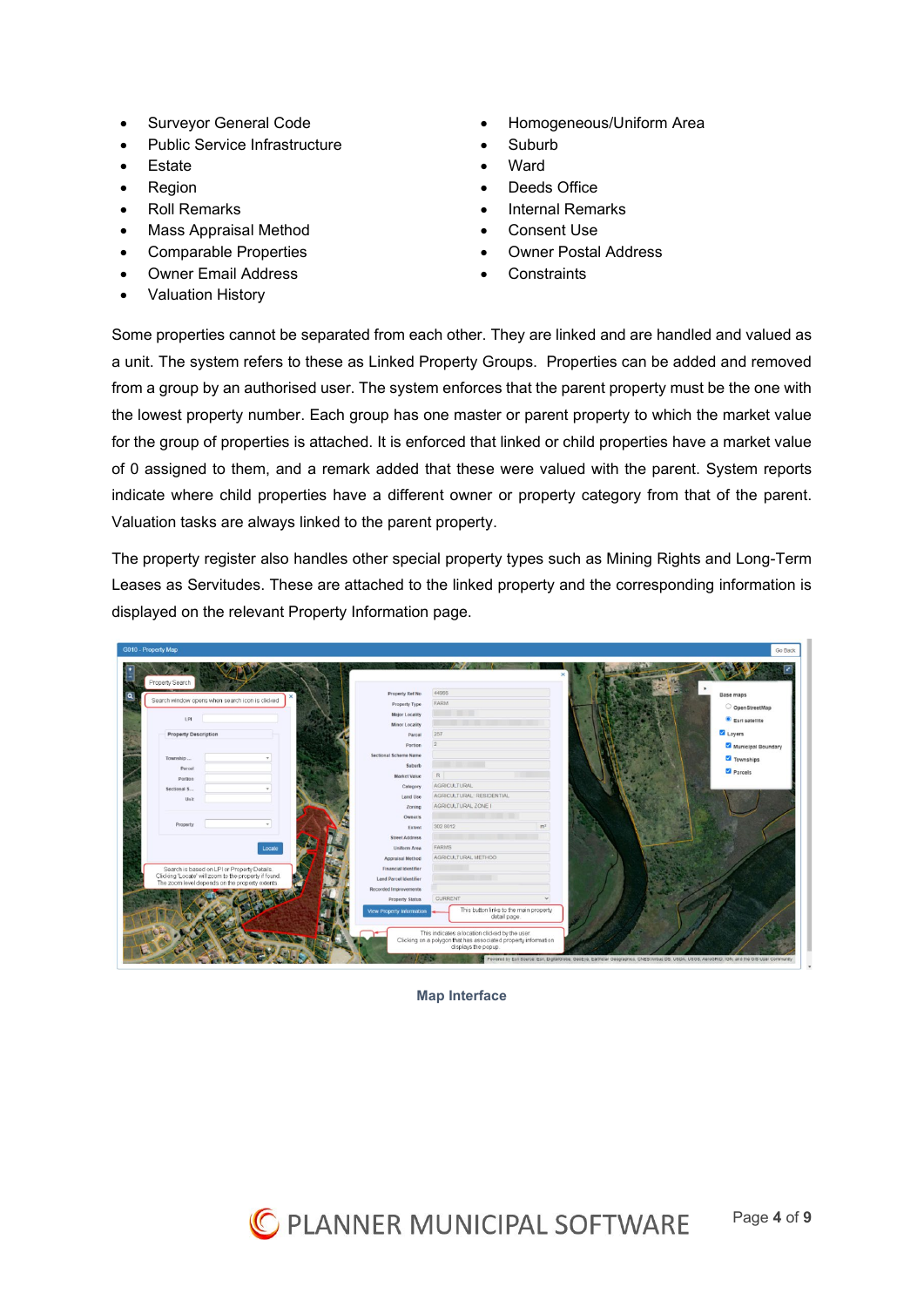### **1.2 DEEDS TRANSFERS**

This module processes data about property transfers, as periodically received from the Deeds Office. It ensures the master database is continuously aligned with the ownership records held at the Registrar of Deeds. Files obtained from the Deeds Office, (e.g. the DeedsWeb website) are loaded into Planner by means of an automated process. Ownership changes are automatically passed to the Finance system and other  $3<sup>rd</sup>$  party integrations. Where properties must be revalued, a 'To-Do' item is triggered in the Valuation Roll Management System.

The data received, recorded, and processed are: Owner names, ID numbers, Buyers and Sellers details, Purchase price, Title Deed number, Sale date, Registration date, Bonds and endorsements, Subdivisions, Consolidation, Certificate of Registration, Excise, Township, Land Parcel Indicator (LPI) (used for integrating with the GIS system and the Surveyor General Office). Transfer information is received and recorded, exactly as registered with the Deeds Office.

#### **1.3 VALUATION ROLL MANAGEMENT SYSTEM (VRMS)**

The VRMS provides tools for generating and managing:

- The General Valuation (GV) Roll
- The Supplementary Valuation (SV) Roll
- Objections, Appeals, as well as Section 78 queries / reviews
- Public Online Valuation Roll Module

These components serve to maintain the current consolidated Valuation Roll.

In particular, the VRMS links market values and property categories to General Valuation Rolls or Supplementary Valuation Rolls. Supplementary Valuation Rolls could be divided into smaller reporting periods. A snapshot of all certified rolls is kept for future reference and reporting purposes.

The system automatically generates Notification Letters, as applicable, which can be printed or automatically emailed to the property owners. Furthermore, they can also be made available for download on the Public Online Module.

| <b>Valuation Details</b>          |                                                      |                               |                                                                |
|-----------------------------------|------------------------------------------------------|-------------------------------|----------------------------------------------------------------|
|                                   |                                                      |                               |                                                                |
| Valuation Information             |                                                      |                               | $\checkmark$                                                   |
|                                   | Show On Supplementary Report                         | <b>Valuers Notes</b>          |                                                                |
| <b>Valuation Roll*</b>            | SUPPLEMENTARY VALUATION ROLL 2020-07 TO 202 V        |                               |                                                                |
| <b>Valuation Reporting Period</b> | ---------                                            |                               |                                                                |
| <b>New Market Value</b>           |                                                      |                               |                                                                |
| <b>New Category</b>               | ---------                                            | <b>Valuation Roll Remarks</b> |                                                                |
| <b>Effect Date*</b>               | 2017-07-01                                           |                               |                                                                |
| Legal Reason*                     | ---------                                            |                               |                                                                |
| Reason                            | NEW LAND USE, SITE EXTENTS                           |                               |                                                                |
|                                   | Reason valuation request was placed on the todo list |                               | This is what will appear in the comments on the valuation roll |

#### **Valuation Details**

C PLANNER MUNICIPAL SOFTWARE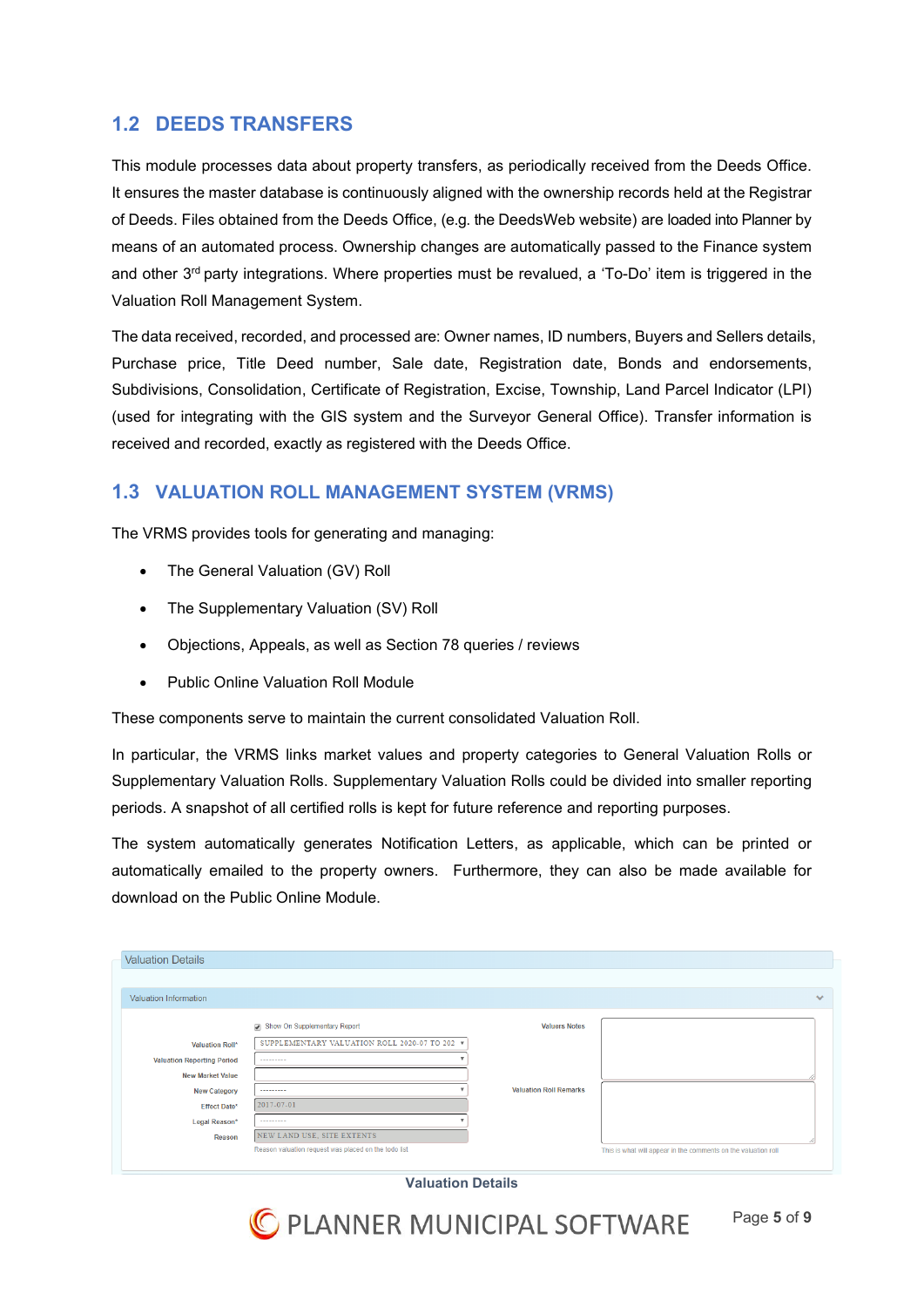Task is an automatic valuation workflow process and is maintained by the system. These t asks are automatically generated when the nature of the change made to a property requires a Section 78 Supplementary Valuation. Specifically, Tasks are generated as they are triggered by changes to the property as received from the Deeds Office, the Municipal Revenue system, the Municipal GIS system, the Land Information system, the Building Control system, and other integrated systems. Authorised users can also manually create tasks within this process. Tasks are assigned to users. Users have roles. Those with management roles can assign, cancel, prioritise, re-value, defer and reject tasks. These tasks can be changed individually or in bulk. Users can view the tasks they have been assigned in their Workbasket.

The VRMS also caters for properties with special attributes, characteristics, and classifications. For example, where a single physical property is used for multiple purposes, a market value and property category can be assigned to different segments of the property. In the system, these are referred to as Split Values. These Split Value properties are treated as individual properties and valuation tasks are generated individually for each 'split'. Split Values are displayed as separate entities in the system but are always grouped with their Master Property. Different appraisal methods can be applied to each Split Valuation.

Township remainders are a unique feature of the VRMS. Where transfers on consolidations and subdivisions become registered, the extents of the originating properties are automatically adjusted and a re-valuation task is triggered. Valuation tasks are also triggered for the resulting properties. This is especially evident on Township Remainders. A valuation task is triggered for each of the transfers on the Township Remainder, and the extent of that property is adjusted accordingly. Where there are multiple changes on a Township Remainder property on one day, the valuer can choose to only create a single valuation for those changes.

#### **1.4 COMPUTER ASSISTED MASS APPRAISAL (CAMA)**

In the CAMA module, the emphasis is on MASS APPRAISAL, not just computer assisted. The term "*Mass Appraisal*" is best defined as the systematic appraisal of groups of properties as of a given date using standardized procedures and statistical testing. "Mass Appraisal" includes the application of single-property appraisals, as well as the development of appraisal formulas and statistical models that can be applied uniformly to any number of properties at a time. The result is a valuation process that is exponentially more efficient and effective than a simple "Computer Assisted" process. Planner's "*Mass Appraisal*" methodology is specifically designed to meet the needs of the South African valuation professional.

The Planner CAMA process currently supports various methods of automatically valuing properties:

• Comparable Sales: determined from the selling prices of similar properties in the neighbourhood, adjusted for size and distance. Primarily used to determine the value of Residential Properties as well as Vacant Land.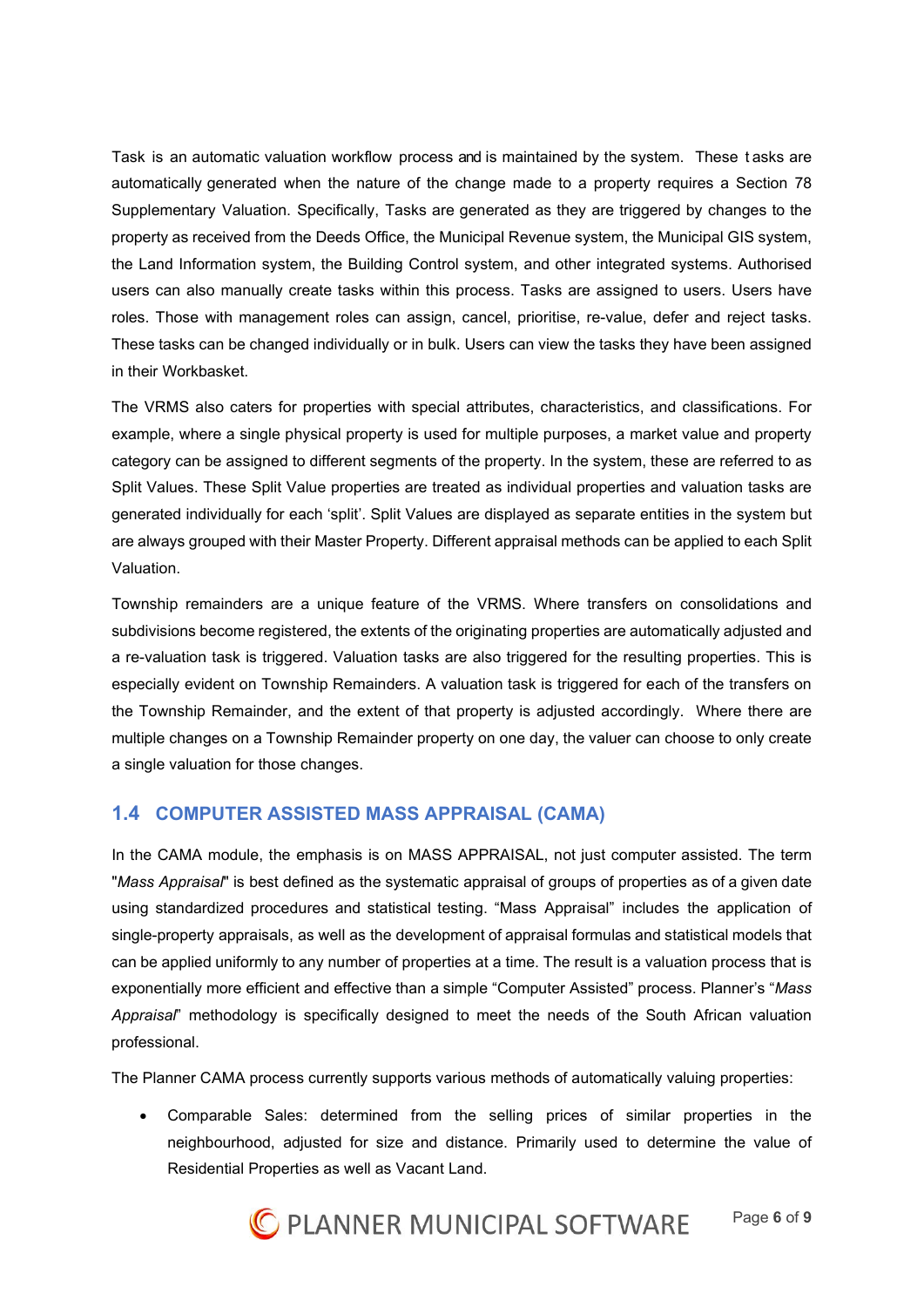- Depreciated Replacement Cost method: how much it would cost to replace the buildings and equipment on the property, adjusted for their age.
- Income Capitalisation method: value as an income producing investment.
- Individual property valuation.
- Agricultural Method: The system allows for capturing the extents used for Wasteland, Natural Grazing, Cultivated Land, and Irrigated Land for each agricultural property. Base values (in Rands per hectare) for each of these four uses are also captured for the valuation roll being produced and can be overridden per parent farm or agricultural holding area, if required. The assessed value for properties valued by the agricultural method is calculated as the sum of each of these four sizes multiplied by the corresponding base value.

A key to this process is a market analysis on vacant land, improved properties, and sectional title properties. Statistical analysis is applied to create a model which is used to determine base values applicable for the area and for the duration of the valuation roll. Thereafter, data is modelled using the Planner CAMA routines. A monitoring process is provided to screen out anomalies or errors in the result.



**Advanced CAMA Interface**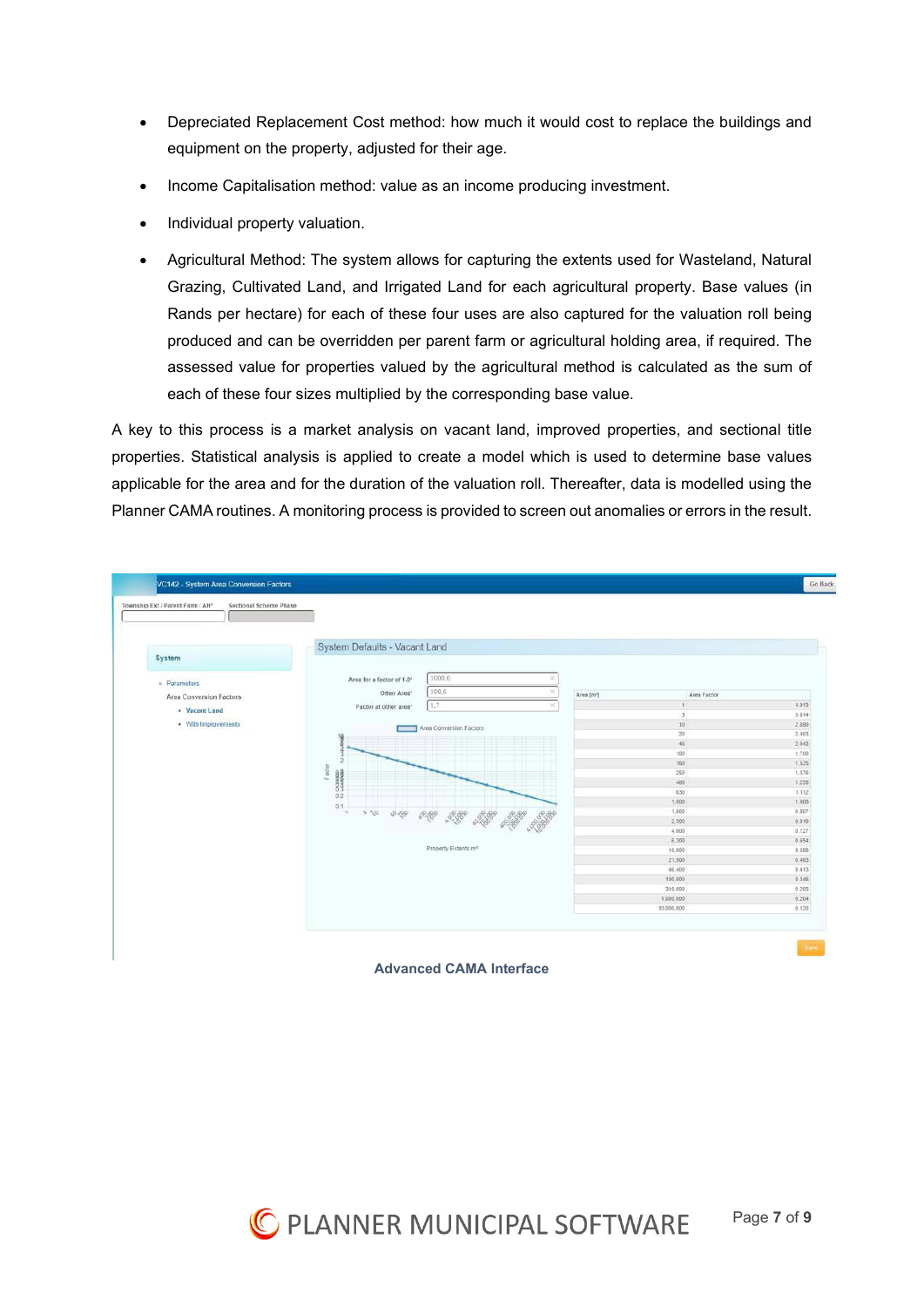# **1.5 BUILDING CONTROL**

The Building Control module is an optional add-on. This caters for the processing of building applications, as well as the workflow related to this from the initial scrutinization process through the issuing of permits and the various inspections until finally occupational certificates are issued. This allows the actual changes to the properties to be effectively managed and to update the Valuation and Revenue systems accordingly.

## **1.6 TOWN PLANNING**

Planner also provides a means of processing applications for

- **Subdivision**
- Consolidations
- Rezonings
- Township Establishment; and
- Excision

This functionality directly updates the Property Register as these applications are processed and approved.

# **1.7 REPORTING AND BUSINESS INTELLIGENCE (BI) MODULES**

Standard exportable reports are included as a core system function. However, as an additional add-on module, the BI module provides powerful analytics and insightful dashboards.

The standard and core Reporting Module enables the extraction and reporting on information such as:

- Valuation Rolls (General, Supplementary and Consolidated)
- Objection and Appeal Outcomes
- Exception Reports highlighting missing information
- Discrepancy Reports
- MPRA Prescribed Notices (Section 49, 52, 53, 78)
- Lookup Lists

Reports can be printed or exported to PDF, Microsoft Excel, CSV, and other common formats. The reporting module runs on a SQL Server Reporting Services backend.